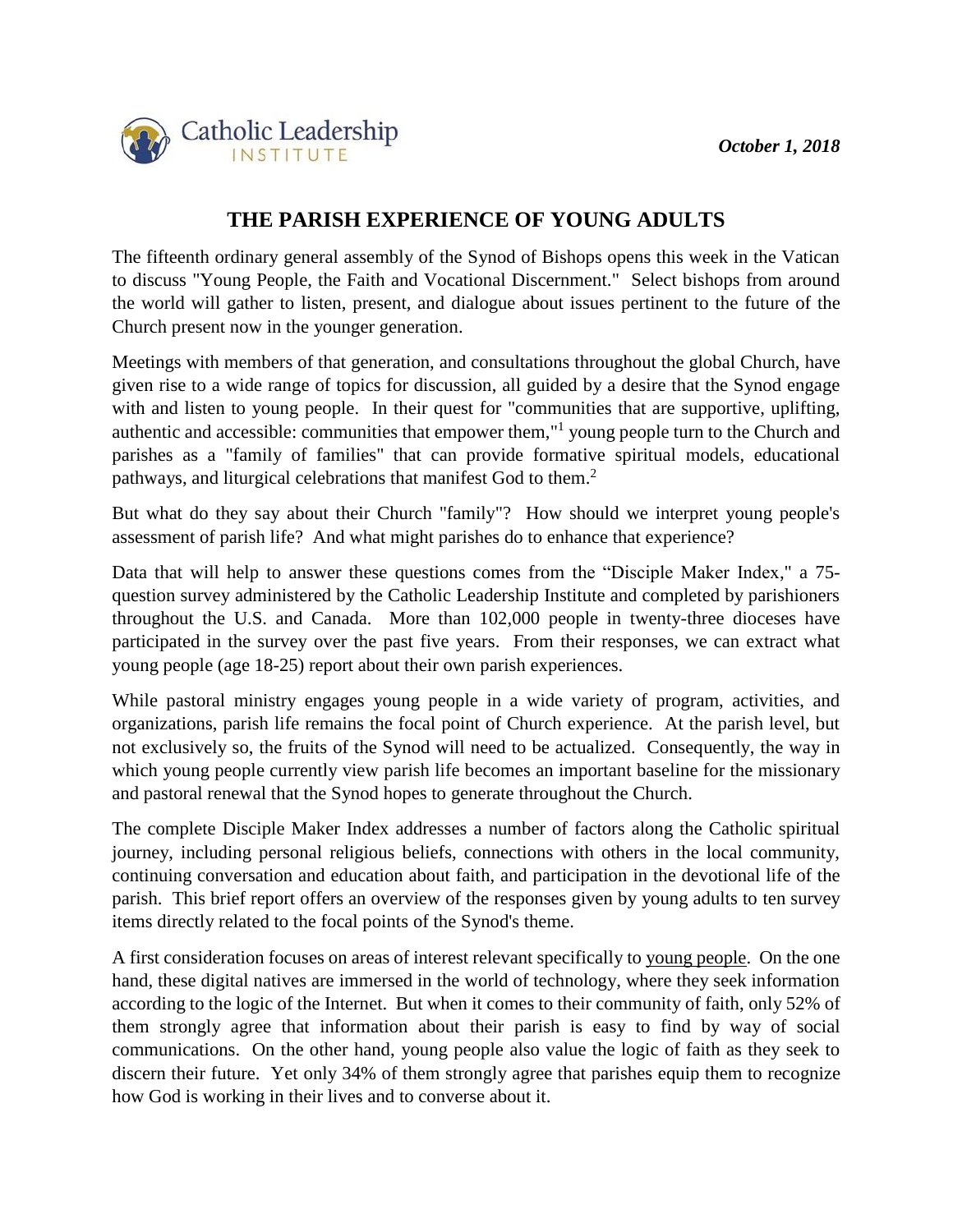*Given the pervasive impact of social communications in today's world, the logic of "searching" remains an apt descriptor of this younger generation's approach to life, including their search for meaning through faith. The digital realm is where young people dwell, if not exclusively then primarily, and there the newer means of social communications exercise a significant impact on their identity and way of life.<sup>3</sup> As such, the Church should recognize that it will most readily encounter young people in the digital realm. Consequently, parishes need to adopt new ways of communicating and make themselves more accessible through social media and other online spaces.*

A second consideration focuses on the faith. At a foundational level, this comes to expression in core beliefs about God and the Church. On average, 78% of young people strongly agree that they "personally believe Jesus died and rose from the dead for (their) salvation." When asked if they "personally believe the Eucharist really is the body and blood of Jesus Christ," 68% strongly agree. But in terms of their belief that "the Church is critical to (their) relationship with God," only 59% strongly agree.

*In light of the Christian creed, the Paschal Mystery of Christ's death and resurrection, as well as God's real and ongoing presence among us in and through the sacramental mystery of the Church, are foundations of Catholic faith and life. Knowing these core beliefs, assenting to them, and living by them are how the faithful of all ages become disciples, not*  in name only but in practice. Accordingly, parishes need to renew their efforts at *evangelization, adapting them in particular ways to the younger generation that has had less experience with specifically Catholic educational institutions.*

A final consideration focuses on young people's experience of their parish, which remains the prime locus for their vocational discernment. A strong 75% of them state that they attend Mass on a daily or weekly basis, yet only 46% of young people report feeling "welcomed and accepted" in the local Catholic community. Only 40% of them strongly agree that their parish offers "vibrant and engaging Sunday Masses," with just 41% strongly agreeing that they hear "preaching and homilies that connect (their) faith with (their) everyday life." In terms of their overall experience, only 45% of young people strongly agree that their parish helps them to grow spiritually as a Catholic, while a mere 31% strongly agree that their parish is helping to form them "as a disciple of Jesus Christ."

*The primary purpose of a parish is to help people grow in their relationship with God. To appreciate that relationship, and live accordingly, positive experiences of faith formation, liturgical worship, and homiletic communication are necessary. This is especially true for young people, for whom "experience" is the normative key to meaningfulness. Their lived experience of the faith, and the discernment of their vocation in the faith, depends to a great extent on how that faith is shared, celebrated, and preached in parishes. While many factors contribute to parish life, the evidence consistently shows these areas to be the key drivers in all parishioners' view of the Church. As a result, most parishes would do well to re-examine, and adjust as necessary, the extent to which they dedicate resources of time, treasure, and talent to the Sunday experience.*